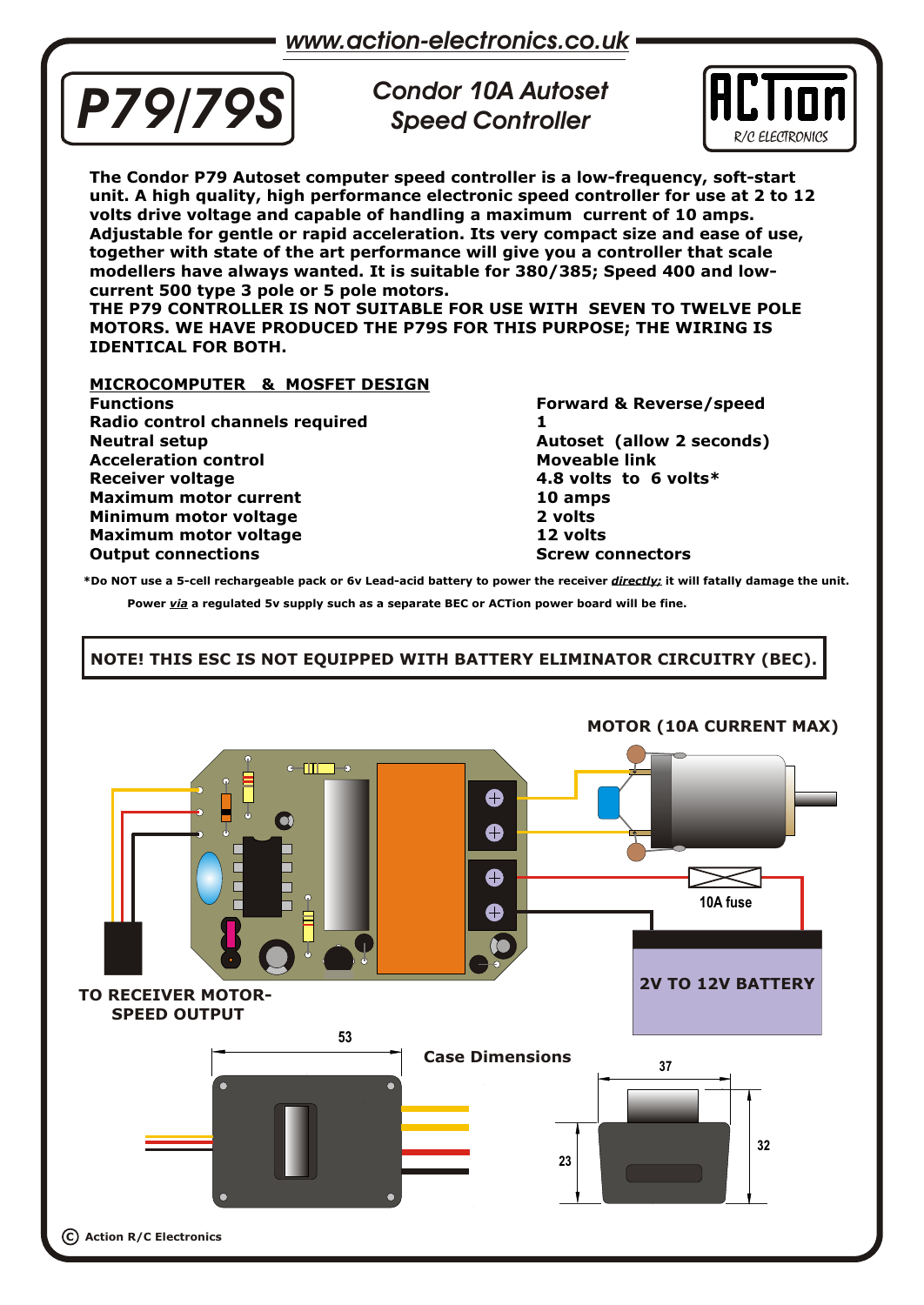## *www.action-electronics.co.uk*



## *Condor 10A Autoset Speed Controller*  $\Vert \mathbf{H} \Vert$



The Condor P79 Autoset computer speed controller is a low-frequency electronic speed controller for use at 2 to 12 volts drive voltage and capable of handling a maximum current of 10 amps. Adjustable for gentle or rapid acceleration. It is suitable for 380/385; Speed 400 and low-current 500 type 3 pole or 5 pole motors. **THIS CONTROLLER IS NOT SUITABLE FOR USE WITH SEVEN TO TWELVE POLE MOTORS.**

Functions Forward & Reverse/speed Radio control channels required Neutral setup Autoset (allow 2 seconds) Acceleration control Receiver voltage 1.1 and 1.8 volts to 6 volts \* 1.8 volts to 6 volts \* 1.8 volts \* 1.0 amps Maximum motor current Motor voltage 2 volts to 12 volts Output connections and the Screw connectors of the Screw connectors Case size (external) 53mm x 38mm x 23mm

**\*Do NOT use a 5-cell rechargeable pack or 6v Lead-acid battery to power the receiver** *directly;* **it will fatally damage the unit.** 

**Power** *via* **a regulated 5v supply such as a separate BEC or ACTion power board will be fine.**

#### **INSTALLATION AND SETUP**

The case should be drilled and cut as per the diagram. The best way to cut out the hole for the heat-sink is to affix some masking tape to the lid where the cut-out is required, then mark it out with a sharp pencil. Drill a series of 3mm holes around the inside of the mark, join them up with a knife or side-cutters, then push out the waste material. Use a flat file to clean up the hole back to the mark and lastly remove the tape. Use Velcro pads to secure the case to the inside of the model.

Connect motor and battery leads. *Take care to connect the battery with correct polarity!!* (see layout and wiring diagram). We recommend 16AWG silicon cable for this job as it is very flexible and can carry up to 20A. Plug servo lead into the speed/direction channel you wish to use.

Set the stick and trimmer to centre setting; switch on transmitter first and then the receiver. When switching off, Rx first followed by Tx. Allow **two seconds** for the autoset function to operate before moving the stick. The controller will now give the full range of forward and reverse speed. The link can be moved for gentle or rapid acceleration.

#### **RECOVERY SERVICE**

A recovery or repairs service ensures that you will not be left with a dead unit for any reason. The Service Charge for this kit is £13.00 including parts (including return shipping cost IN UK).

All returns should include full Credit Card details (Name & Address of cardholder, Card Number, Expiry Date and Card Security Number)

#### **File slot in opposite end of TO RECEIVER MOTOR-SPEED CHANNEL MOTOR (10A CURRENT MAX) base for receiver lead 8 8**  $\bullet$ **BASE**  $\bullet$ \///////  $\bullet$ **6 10A fuse +VE**  $\bullet$ **5 -VE 8 8 Position link on pins as shown to select 2V TO 12V BATTERY LID acceleration rate** ତି **SOFT START LINEAR ACCELERATION Notes: ACTion Condor electronic speed controllers do NOT include Battery Eliminator Circuitry (BEC). A 12 separate battery pack is required to power the receiver, unless you also use a P19 BEC or P92 Distribution Board. 24 The fuse should not exceed the rating of the ESC e.g. Condor P79 = 10 Amps. Fuses will NOT protect electronic components from damage such as shorting or reversepolarity - they are there only to prevent fire.**

#### **ACTION R/C ELECTRONICS, 1 Llwyn Bleddyn, Llanllechid, Bangor LL57 3EF, United Kingdom**

*ACTion units shown are polarity-critical! Take care to connect them correctly!*

#### The small print……….

ACTion R/C Electronics guarantee all products to be free from manufacturing defects for 12 months from date of purchase. This does not cover suitability for specific applications; components worn or damaged by use, tampering or incorrect connection; alteration to original components; damage to batteries or other equipment through use; misuse, or shipping damage. Where goods are found to be faulty, the customer shall return them to ACTion R/C Electronics in their original condition and<br>with their original instructions, packaging etc. Our lia goods. By using the product the user accepts all liability. Where a fixed repair charge is applicable, ACTion R/C Electronics shall undertake repairs to the extent that they are judged economically viable. Where such is not the case then the customer will be offered the option of crediting the repair charge towards the cost of a new unit or having the faulty unit returned and the charge refunded (less the cost of return carriage). We reserve the right to modify this guarantee without notice.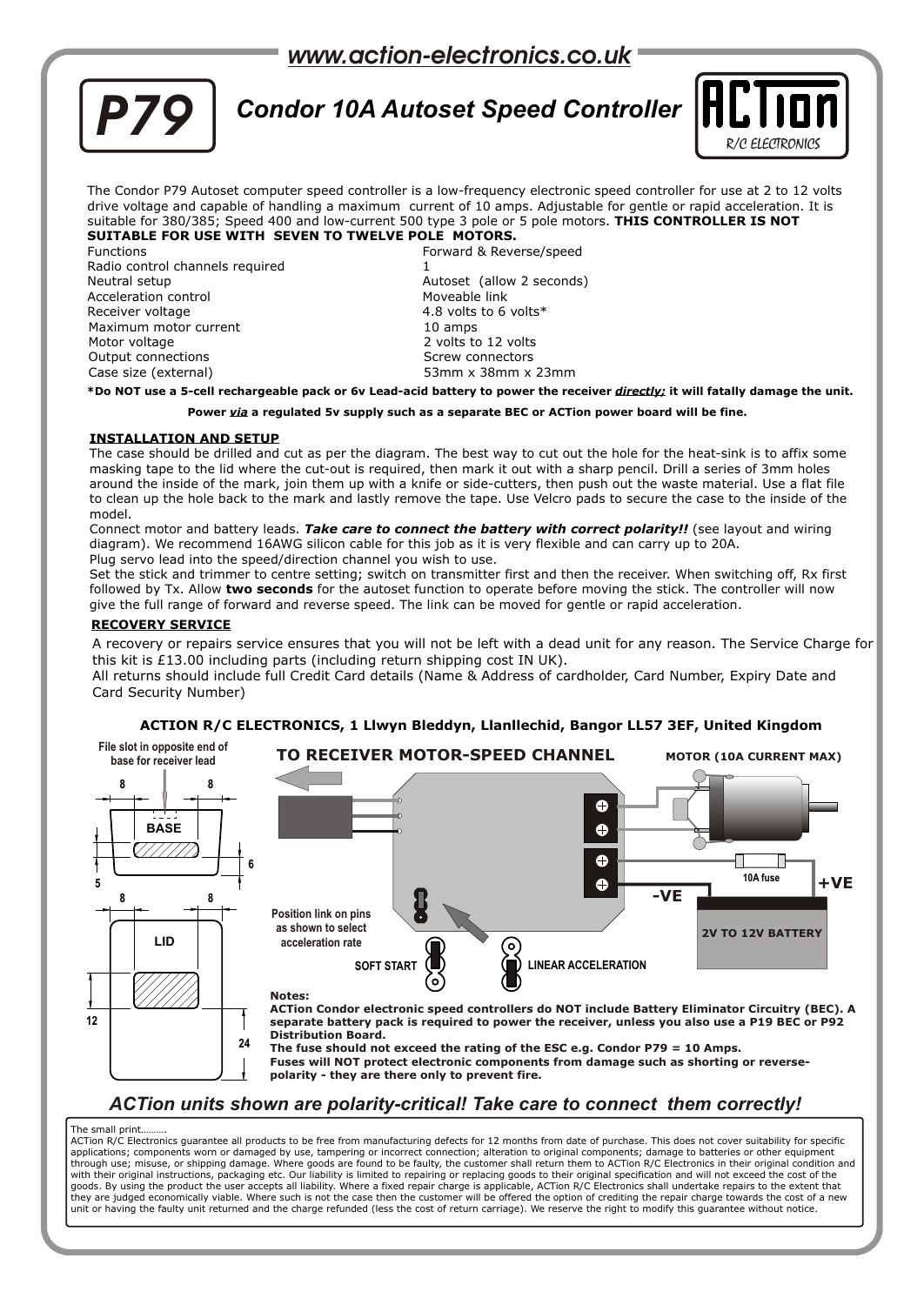## *www.action-electronics.co.uk*



# **P79S** Condor 10A Autoset Speed Controller **FLIT**



The Condor P79S Autoset computer speed controller is a low-frequency electronic speed controller for use at 2 to 12 volts drive voltage and capable of handling a maximum current of 10 amps. Adjustable for gentle or rapid acceleration. It is suitable for 380/385; Speed 400 and low-current 500 type 3 pole or 5 pole motors**,** but it has been specially designed to work with seven to twelve-pole motors such as Buhler, Pittman etc.

Radio control channels required Neutral setup Autoset (allow 2 seconds) Acceleration control example of the Moveable link<br>Receiver voltage examples the Moveable link<br>and Moveable 1.8 volts to 6 Maximum motor current 10 amps Motor voltage 2 volts to 12 volts Output connections and the Screw connectors of Screw connectors Case size (external) 53mm x 38mm x 23mm

Functions Forward & Reverse/speed 4.8 volts to 6 volts $*$ 

**\*Do NOT use a 5-cell rechargeable pack or 6v Lead-acid battery to power the receiver** *directly;* **it will fatally damage the unit.** 

#### **Power** *via* **a regulated 5v supply such as a separate BEC or ACTion power board will be fine.**

#### **INSTALLATION AND SETUP**

The case should be drilled and cut as per the diagram. The best way to cut out the hole for the heat-sink is to affix some masking tape to the lid where the cut-out is required, then mark it out with a sharp pencil. Drill a series of 3mm holes around the inside of the mark, join them up with a knife or side-cutters, then push out the waste material. Use a flat file to clean up the hole back to the mark and lastly remove the tape. Use Velcro pads to secure the case to the inside of the model.

Connect motor and battery leads. *Take care to connect the battery with correct polarity!!* (see layout and wiring diagram). We recommend 16AWG silicon cable for this job as it is very flexible and can carry up to 20A. Plug servo lead into the speed/direction channel you wish to use.

Set the stick and trimmer to centre setting; switch on transmitter first and then the receiver. When switching off, Rx first followed by Tx. Allow **two seconds** for the autoset function to operate before moving the stick. The controller will now give the full range of forward and reverse speed. The link can be moved for gentle or rapid acceleration.

#### **RECOVERY SERVICE**

A recovery or repairs service ensures that you will not be left with a dead unit for any reason. The Service Charge for this kit is £15.00 including parts (including return shipping cost IN UK).

All returns should include full Credit Card details (Name & Address of cardholder, Card Number, Expiry Date and Card Security Number)

#### **File slot in opposite end of TO RECEIVER MOTOR-SPEED CHANNEL MOTOR (10A CURRENT MAX) base for receiver lead 8 8** Ô **BASE**  $\bullet$  $\bullet$ **6 10A fuse**  $\bullet$ **+VE 5 -VE 8 8 Position link on pins as shown to select 2V TO 12V BATTERY LID acceleration rate** 6 **SOFT START LINEAR ACCELERATION Notes: ACTion Condor electronic speed controllers do NOT include Battery Eliminator Circuitry (BEC). A 12 separate battery pack is required to power the receiver, unless you also use a P19 BEC or P92 Distribution Board. 24 The fuse should not exceed the rating of the ESC e.g. Condor P79/79S = 10 Amps. Fuses will NOT protect electronic components from damage such as shorting or reversepolarity - they are there only to prevent fire.**

#### **ACTION R/C ELECTRONICS, 1 Llwyn Bleddyn, Llanllechid, Bangor LL57 3EF, United Kingdom**

*ACTion units shown are polarity-critical! Take care to connect them correctly!*

#### The small print

ACTion R/C Electronics guarantee all products to be free from manufacturing defects for 12 months from date of purchase. This does not cover suitability for specific<br>applications; components worn or damaged by use, tamperi through use; misuse, or shipping damage. Where goods are found to be faulty, the customer shall return them to ACTion R/C Electronics in their original condition and with their original instructions, packaging etc. Our liability is limited to repairing or replacing goods to their original specification and will not exceed the cost of the<br>goods. By using the product the user accepts all unit or having the faulty unit returned and the charge refunded (less the cost of return carriage). We reserve the right to modify this guarantee without notice.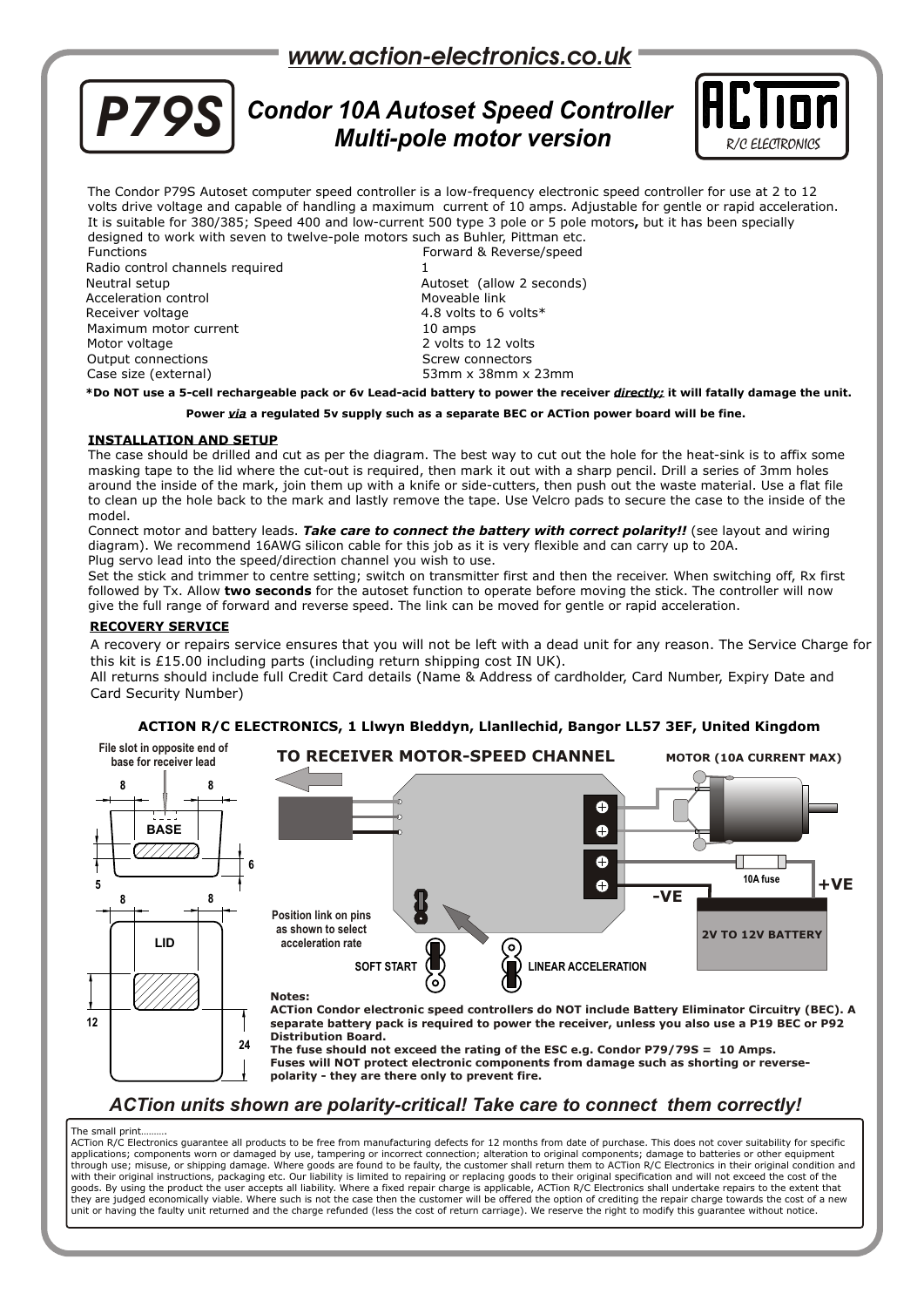

|  |  |  | <b>PARTS LIST</b> |  |
|--|--|--|-------------------|--|
|  |  |  |                   |  |

| . ART - 619       |                                                                        |
|-------------------|------------------------------------------------------------------------|
| IC1               | PIC12C508/04 (PROGRAMMED) IC + 8 PIN IC socket (see notes on handling) |
| Q <sub>1</sub>    | MOS POWERFET NDP6060L (P79S = IPS031) (see notes on handling)          |
| Q <sub>2</sub>    | 2N7000 FET (see notes on handling)                                     |
| D1,2              | Diode Type 1N4148 (Glass)                                              |
| D <sub>3</sub>    | Diode Type 1N4003 (Black Plastic)                                      |
| XTAL              | 4.0 MHz solid state crystal (blue, 3 legs)                             |
| R1                | 220 ohm resistor 1/4 watt (RED/RED/BROWN)                              |
| R <sub>2</sub>    | 100 ohm resistor 1/4 watt (BROWN/BLACK/BROWN)                          |
| R3                | 1K ohm resistor 1/8 watt (BROWN/BLACK/RED) Smallest resistor           |
| C <sub>1</sub>    | 0.47uF min radial electrolytic capacitor                               |
| C <sub>2</sub> ,3 | 10uF min radial electrolytic capacitor                                 |
| K1, K2            | Twin screw-connector blocks                                            |
| H1                | 3-pin header and link                                                  |
| CASE              | Type RX2008                                                            |
| RLA               | 8 pin DPDT 16A relay                                                   |
| PCB               | TYPE P79                                                               |
| LEAD              | HiTec/JR generic type supplied, with alternative Futaba plug           |
|                   |                                                                        |
|                   |                                                                        |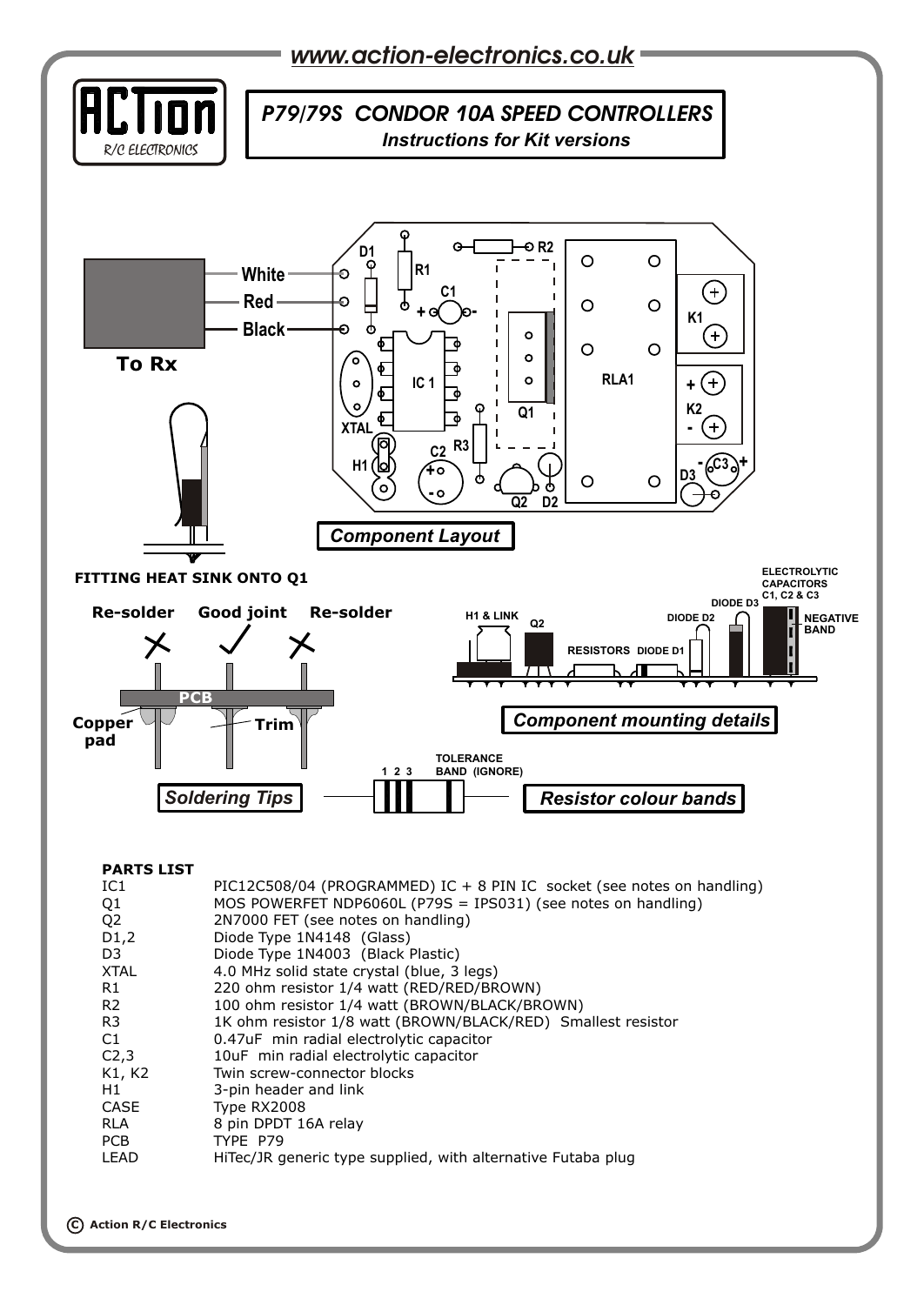## **P79 KIT INSTRUCTIONS**

#### **PCB**

The PCB has an insulated (Component Side) and a tinned track side. Components are mounted on the insulated side and soldered on the track side. The PCB for this project is fully prepared and requires no additional work. It is manufactured from high-grade glass fibre with double thickness copper layer. Look carefully at the area of the PCB you are working on when soldering to ensure that you do not apply an extra connection with a splash of solder during the operation.

#### **TOOLS**

For construction you will require a soldering iron with a fine pointed bit and flux cored solder (22 SWG recommended); a small pair of wire cutters, a small screwdriver for screw connectors and a good level of light.

#### **PARTS**

DO NOT HANDLE ITEMS IN BLACK CONDUCTIVE FOAM AND CONDUCTIVE BAG UNTIL INSTRUCTED. (MOS DEVICES) THEY ARE SENSITIVE TO STATIC ELECTRICITY FROM YOUR BODY.

 The short bars with colour bands and a wire at each end are resistors. They are colour coded as shown on the drawing and the Parts List. There are only three values in this kit; R1 (220 Ohms) , R2 (100 Ohms) at 1/4 Watt and R3 is a 1K 1/8 Watt.

- The tubular electrolytic capacitors (C1, C2, C3) are marked with the value and working voltage, they also have a band down one side of the plastic sleeve with (-) Negative signs on it which signifies which leg goes to the negative. The opposite leg (long one) of the capacitor, of course, goes to the positive. Capacitor polarisations (+ and -) are clearly shown on the drawing.
- Being a MOS device<br> **Y** a socket. This wis<br> **Y** a Selegged<br> **Y** are moulding with The 8-pin integrated circuit (IC1) is marked with its type code, see the drawing together with the Parts List. It is delivered in conductive foam and should be left in the foam until you are about to fit it. Being a MOS device, it can be damaged by static electricity and care must be exercised when handling. It is supplied with a socket. This will enable the builder to solder in the socket during construction, then fit the IC at the end of construction. The 3-legged black plastic moulded part with two rounded edges is a MOS transistor Q2 (marked BS170P or 2N7000).
- The other device which is prone to damage by static is the 3-legged black square moulding with an integrated thick metal panel (Q1). It is a MOS POWERFET, again, leave it where it is until required for fitting. It is supplied with a metal clip-on heat-sink (the bent aluminium part with a black coating). The heat-sink is fitted after Q1 has been soldered in place.
- **Processor Control Control Control Control Control Control Control Control Control Control Control Control Control Control Control Control Control Control Control Control Control Control Control Control Control Control Con** The black plastic rod with a wire each end and the type code printed on it  $(1N4003)$  is a diode (D3). It also has a silver bar printed around one end which is used to identify which way round it goes. This is shown as a dark bar on the drawing. The other diodes (D1 & D2) are smaller glass components with a dark bar at one end. As with D3, this indicates which way round to fit it.
- The 3-legged blue part with something like 4.0 marked on it, is a type of crystal to ensure that the microcomputer is always running at exactly 4.0 MHz. It can be fitted either way round.
- The 8 pin low profile relay is easy to identify by its large orange casing. It will only fit one way round in the PCB.
- 2-way screw connectors are easily identified and are marked on the drawing as K1 and K2.
- The s-pin header HTT is a shian strip with 3 gold plated pins. It is used in conjunction with the 2-pin link to select gentle of<br>rapid acceleration. The short end of the pins should be soldered through the holes in the PCB The 3-pin header H1 is a small strip with 3 gold plated pins. It is used in conjunction with the 2-pin link to select gentle or above for the red link.

#### **CONSTRUCTION**

I would suggest that you fit the socket for IC1 first, it will help to give you your bearings as to what goes where. Note the small notch at one end of the plastic moulding and ensure that it is fitted as shown in the drawing, soldering all pins carefully. The IC should be plugged into the socket as the last operation of construction.

pare wire s<br>**I** a solderin<br>blue case) The resistors should be fitted as per the mounting details drawing. The drawing and the Parts List show how to read the colour codes. As each resistor is fitted and soldered, the spare wire should be cut off close to the PCB to keep the whole job looking tidy. Soldering Tips may help if you are inexperienced with a soldering iron. Note the little resistor is R3.

- Fit and solder the XTAL at this point (three legs, blue case) either way round. Trim off legs.
- It will help to give you your b<br>is fitted as shown in the draw<br>uction.<br>unting details drawing. The c<br>he spare wire should be cut<br>with a soldering iron. Note the<br>egs, blue case) either way ro<br>iodes D1, D2 & D3, IMPORT<br>y as • Next component to be fitted should be the diodes D1, D2 & D3, IMPORTANT Bend the wire as per the drawing then solder as per the parts layout. If this is done exactly as per the drawing the component will be the right way round. Again cutting off the spare wires.
- The electrolytic capacitors, C1 (0.47uF),  $C2 \& C3$  (10uF) can now be fitted and this type has to be fitted the correct way round; the negative is marked on the component and the longer lead is positive. Positive and negative signs are marked on the layout diagram, to make sure you identify and connect it correctly.
- **Solution 1999 and Solution CONTING ACTS** and the proponent will be the right way round. Again cutting off the spare wires.<br>
The electrolytic capacitors, C1 (0.47uF), C2 & C3 (10uF) can now be fitted and this type has to The two twin connector blocks can now be soldered into the four larger holes at one end of the PCB. Note that the wire insertion holes face to the outside of the PCB. Solder in the header H1, leaving long pins facing up to accept the link on. You can fit the link at this point
- Fit and solder the relay RLA1, push it right down to the PCB surface; it only goes one way round.
- NOTES ON CMOS DEVICE HANDLING. USE A SHEET OF ALUMINIUM COOKING METAL FOIL WILL DO.
- **In there** while you<br> **I** there while you<br> **I** the power of the power of the power<br> **I** is the POWERFE hands on it, holding them there while you read through this part of the instructions. The PCB, MOS I/C and you are now all at the same potential, i.e. any static voltage difference is now neutralised. Touch the soldering iron tip on to the metal sheet to neutralise any static it may have. Q1 is also a MOS devices. The small 3 legged transistor Q2 can now be fitted and soldered. The shape, and hence fitting direction, is shown clearly on the drawing. Cut off the spare wires.
- France is the Pisolder is the Pisolder is the Pisola<br>**ERFET until the KRFET until the Socket**. En<br>plied to conne • Last component to solder is the POWERFET Q1. Ensure that the legs go right down to the PCB as far as possible; they are a little wider at the top and will go no further than that. When soldered and trimmed, push the heat-sink, tapered end first, down onto the POWERFET until the little stop inside the heat-sink touches the top of the metal tab.
- Time to fit the IC in its socket. Ensure that the notch is exactly as per the drawing.
- PCB construction is complete. The rear of the board can now be cleaned with something like an old toothbrush and some A 3-wire lead is supplied to connect the unit to the receiver. Connect the coloured leads as per the drawing. That's it; the spirit cleaner. Meths will do but Isopropyl is very much better. Then check all over the soldered side of the board for good joints and no solder bridges between tracks or round pads.

#### **CASE**

Time now to tackle the case, not a lot to it really; see the drawing. File out a narrow section at the top of the servo-lead end of the case body for the servo lead. The drawing gives the dimensions and details for both the heat-sink cut-out and wiring cut-out. The large cut-out for the heat-sink is best done by drilling a series of holes around the inside of the rectangular area, then joining them up with a sharp blade or small file to remove the ABS. Clean up the edges with a flat file. When you are sure that everything is as it should be, you can proceed to testing.

#### **TESTING**

Having built the unit it's simply a matter of connecting two wires from the Block marked MOTOR to your motor, then a RED (+) power lead and a BLACK (-) power lead to whatever battery pack you are using. *Note that the heat-sink must not be shorted to any power lead, this can blow the POWERFET.*

#### **WARNING - DO NOT use the black foam as packing in the finished unit, it is CONDUCTIVE.**